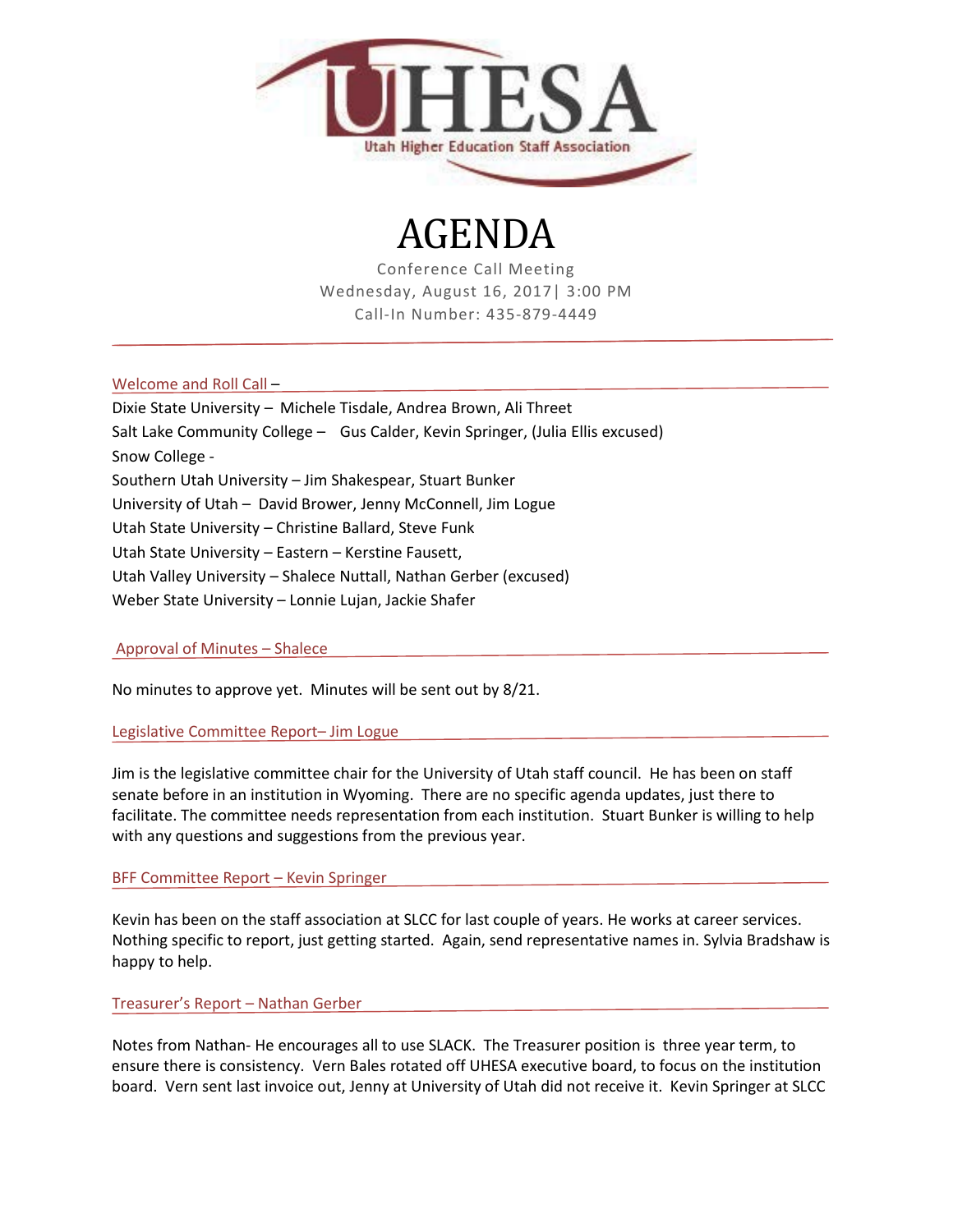(Julia or Dave). Shalece will send an email to Vern to see who he sent 2017-18 invoices to and let him know that he may need to send invoices out again.

## PR/Media Report – Gus Calder

Gus works in the IT department at SLCC. He has been the PR/Media chair for UHESA for the last two years. He has updated the website with current members, and encourages all to look at it.

UHESA will be moving the website from BlueHost to UVU, to save the hosting fee. We will have the same domain name and functioning the same. Gus is working with Nathan to make that transition. Would like to have one person from each institution. Jim Buchanan (SUU),

All chairs will need to send out their committee goals/expectations, time commitments, and expectations of the members, that can be sent to the institutions and their associations.

The committee is looking for help with Facebook/Twitter, and websites. If an institution has an employee who is doing this at the institution, they would be a great fit. It can also be the same committee chair

## Communication via Slack – Nathan/Gus

New tool. Allows us to communicate without going through email, and functions like instant messenger. Able to share documents and videos. A way to chat without clogging up our email. All are encouraged to sign in and use it. Anyone who has not yet had an invitation, Nathan will resend invite out. (Ali Threet, Kerstine Fausett, Steve Funk).

Shalece will send an email to Nathan with the board members to resend the invitation. Please look in your SPAM or Junk mail inbox, the email would come from SLACK, and sent out 7/28.

Could add additional channels for the committees.

## Leroy Maughn Feedback – Andrea

Andrea received a call from Leroy. He is willing to do additional trainings with us if we are interested. If you have any feedback, please provide to Andrea so she can share it. We are meeting on Friday 9-15, could have time to do some training that day for free if interested.

#### Feedback

- Need more time with him.
- Was very interactive and engaged all in the meeting.
- Information and activities was useful, have already been implemented in our areas.
- How to be a better leader, critical thinking, color (student ready to learn), and spiritual, mental, emotional, physical. Looking at colors to see how a decision influences you in the different areas. Thinking outside the box.
- Problem Solving-looking at two different ways (what are we doing too much of, what are we doing too little of).
- Concern, state you have a concern, the facts and what are we going to do about it.

Andrea will work with everyone for our September meeting at Weber! Lonnie is happy to have him help.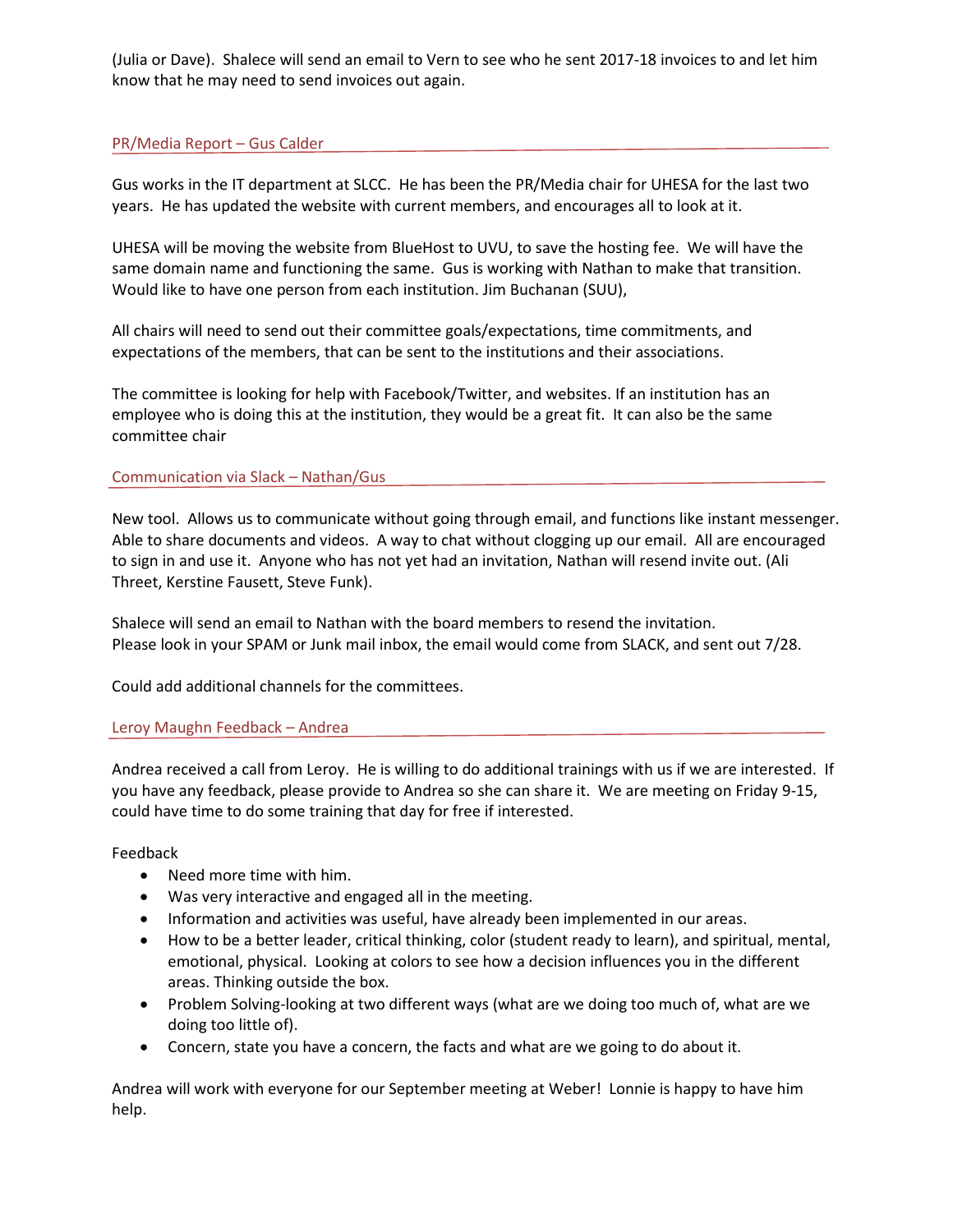- Legislative SLCC, Dave Brower, Dixie-Will Powell, UVU Stephanie Albach,
- PR/Media –
- $\bullet$  BFF $-$

## Expectation;

Each committee would like to have, and it is helpful, to have representation from each institution. If each institution has a committee regarding these, it would be great to have them on there. The committee member does not need to be on the staff association. They can be anyone from your institution. If you do not have someone from the institution, the President/Pres-Elect will be assigned to be on the committee. This could be motivation to find someone from your institution to serve on the committee. Will have this available by Sept. 1, the time commitment, expectations and goals. Two weeks to find someone to serve on the committees. Shalece will send this out in an email. Committee chairs need to have this to the executive board by Friday, Aug. 25 so we can finalize and get it out.

#### Next Meeting – Andrea

Weber State University – Board of Regents Meeting Friday, Sept. 15 8:30 – 4:00 (Tentative)

No agenda has been set. Lonnie and Jackie need some help with this and planning for no more than 30. Phone call with Julia, Shalece, and Weber to look at the day. Want to try to go to the Regents meeting if possible, held in the AM. Typically, around 10, meet before take care of business, attend regents meetings, make connections with regents and Presidents, VP, Provosts. After this is lunch, \$300 budget for lunch, followed by. Institution can use the money for Lunch and (snacks, breakfast, etc.) After lunch, business and Leroy.

Meeting scheduled with Exec. Board and Weber reps for Tuesday, August 22 from 1:30-2:30 Shalece will send out an RSVP for the meeting soon.

Goals/directions, Legislative where UHESA wants to move for the meeting. What room, map, parking instructions, etc. Possible hotel accommodations and group rate.

Where are the Regents meeting located at? Andrea can work with Liz Hitch at the USHE office. Does not know where meeting is at.

Face to Face once in fall and Spring semesters, Legislative day at the Capital in January/February, and then meet in Summer. Fall at Weber Spring at Dixie, Summer at SNOW. Will set Legislative day. (note to Jim)

#### 2017-2018 Goals/Direction – Andrea

• Legislative Discussions around BFF and Family Leave Act

How can we promote and provide a structure (individual schools, and state) so that our community members can see that they can benefit from (having them se

BFF Bring a Friend to Finish – an experience at Dixie (staff reach out to try and get students to come back) Reach out to those we know – resources so they can get back into school and complete. Ways to provide some support for that effort state-wide.